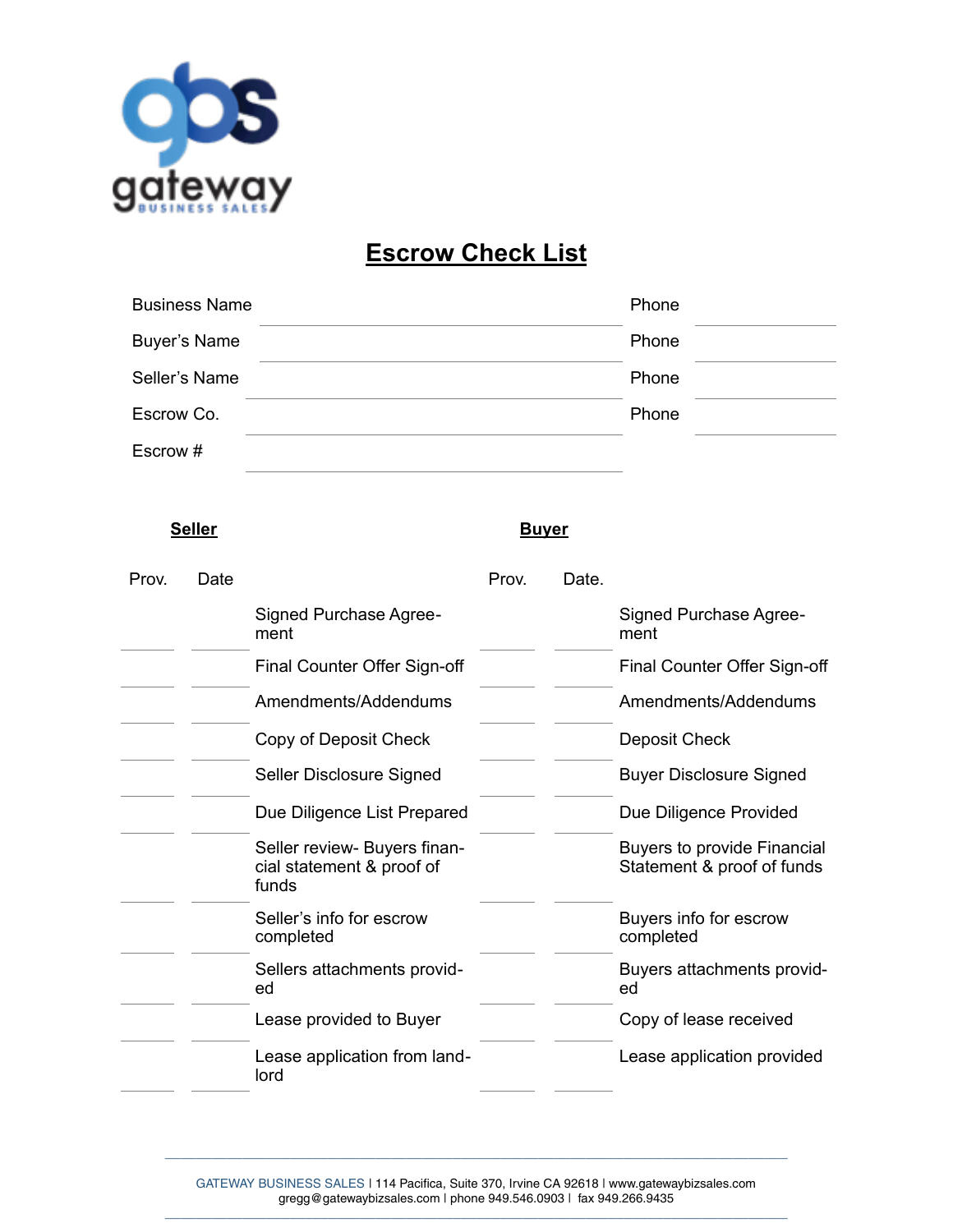

| <b>Escrow draft reviewed</b>                                          | Escrow draft reviewed                                                 |
|-----------------------------------------------------------------------|-----------------------------------------------------------------------|
| Escrow draft approved                                                 | Escrow draft approved                                                 |
| <b>Sellers Contingencies</b>                                          | Contingency - due diligence<br>removed                                |
| <b>Review</b>                                                         | Contingency-lease re-<br>moved                                        |
| <b>Review</b>                                                         | Contingency-financing re-<br>moved                                    |
| <b>Review</b>                                                         | Contingency-other removed                                             |
| <b>Review</b>                                                         | Contingency - other re-<br>moved                                      |
| Escrow instructions signed                                            | Escrow instructions signed                                            |
| <b>Buyers deposit funded</b>                                          | <b>Buyers Deposit funded</b>                                          |
| Escrow starts -contingen-<br>cies removed                             | Escrow starts - contingen-<br>cies removed                            |
| <b>Allocation of Purchase Price</b><br>-agreed upon                   | <b>Allocation of Purchase</b><br>Price-agreed upon                    |
| Contact landlord- receive<br>application                              | Receive application from<br>landlord- provide requests                |
| FFE list compiled & signed                                            | FFE list received & signed                                            |
| SBA or 3 <sup>rd</sup> party funding-<br>pre approval (if applicable) | SBA or 3 <sup>rd</sup> party funding-<br>pre approval (if applicable) |
| Provide SBA with business<br>info                                     | Provide SBA with package                                              |
| Escrow -proposed close<br>date                                        | Escrow-proposed close<br>date                                         |
| <b>City Business License</b>                                          | <b>City Business License</b>                                          |
| <b>Conditional Use Permit</b><br>(CUP)                                | <b>Conditional Use Permit</b><br>(CUP)                                |
|                                                                       | Franchise application (if                                             |
|                                                                       | Franchise UFOC-provided                                               |

\_\_\_\_\_\_\_\_\_\_\_\_\_\_\_\_\_\_\_\_\_\_\_\_\_\_\_\_\_\_\_\_\_\_\_\_\_\_\_\_\_\_\_\_\_\_\_\_\_\_\_\_\_\_\_\_\_\_\_\_\_\_\_\_\_\_\_\_\_\_\_\_\_\_\_\_\_\_\_\_